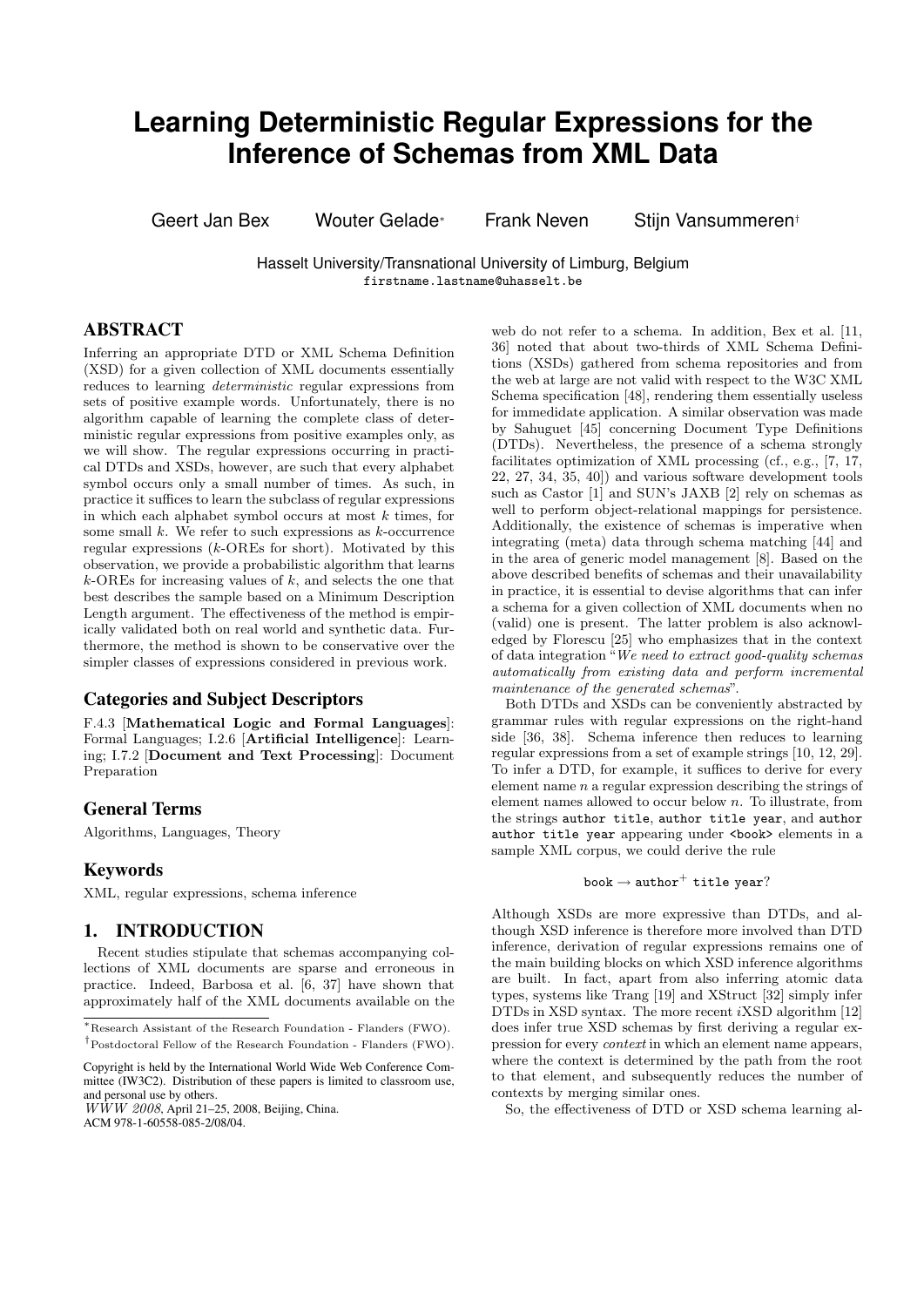gorithms is strongly determined by the accuracy of the employed regular expression learning method. The present paper presents a method to reliably learn regular expressions that are far more complex than the classes of expressions previously considered in the literature.

The W3C specification of both DTDs and XSDs requires the regular expressions occurring in them to be deterministic (also known as the Unique Particle Attribution in [48]). We extend Gold's [30] seminal result, stating the impossibility to learn the complete class of regular expressions from positive examples only, to the subclass of deterministic regular expressions. This means that no matter how many example strings are provided, no algorithm can learn every target deterministic regular expression. By the dependence of schema inference on regular expression learning, this negative result also excludes the possibility of a sound and complete inference algorithm for the complete classes of DTDs and XSDs.

An examination of 819 DTDs and XSDs gathered form the Cover Pages [21] (including many high-quality XML standards) as well as from the web at large reveals, however, that the regular expressions occurring in practical schemas are such that every alphabet symbol occurs only a small number of times [36]. In practice, therefore, it suffices to learn the subclass of deterministic regular expressions in which each alphabet symbol occurs at most  $k$  times, for some small  $k$ . We refer to such expressions as  $k$ -occurrence regular expressions (k-OREs for short). For example,  $((b?((a + c))^+ d)^+)e$ is a 1-ORE while  $a(a + b)^*$  is a 2-ORE.

Actually, the above examination showed that in the majority of the cases  $k = 1$ . Motivated by this observation, Bex et al [10] provided a practical learning algorithm for the class of deterministic 1-OREs. Unfortunately, this algorithm can only output 1-OREs even when the target regular expression is not and will in that case only return an approximation of the target expression. It is therefore desirable to also have learning algorithms for the class of deterministic k-OREs with  $k > 2$ . Furthermore, as the exact k-value for the target expression, although small, is unknown in a schema inference setting, we also require an algorithm capable of determining the best value of k automatically.

We begin our study of this problem in Section 3 by showing that, for each fixed  $k$ , the class of deterministic  $k$ -OREs is learnable from positive examples only. We also argue, however, that this theoretical algorithm is unlikely to work well in practice as it does not provide a method to automatically determine the best value of  $k$  and needs samples whose size can be exponential in the size of the alphabet to successfully learn some target expressions.

In view of these observations, we provide in Section 4 the practical algorithm  $i$ DREGEX. Given a sample of strings  $S$ ,  $i$ DREGEX derives corresponding deterministic  $k$ -OREs for increasing values of  $k$  and utilizes a *minimum description* length argument to choose the best one. The main technical contribution lies in the subroutine  $i$ KORE used to derive the actual k-OREs for S. Indeed, while for the special case where  $k = 1$  one can derive a k-ORE by first learning an automaton A for S using the inference algorithm of Garcia and Vidal [28], and by subsequently translating A into a 1-ORE [10], this approach does not work when  $k > 2$ . In particular, the algorithm of Garcia and Vidal only works when learning languages that are "n-testable" for some fixed natural number  $n$  [28]. Although every language definable by a 1-ORE is 2-testable [10], there are languages definable

by a 2-ORE, like  $a^*ba^*$ , that are not *n*-testable for any n. *i*KORE therefore uses a probabilistic method based on Hidden Markov Models to learn an automaton for S, which is subsequently translated into a k-ORE.

The effectiveness of iDRegEx is empirically validated in Section 5 both on real world and synthetic data. In particular, we show that the algorithm is conservative over the real-world corpus of 1-OREs in [12]. That is, iDRegEx chooses each time the target 1-ORE from among all generated candidate expressions (including some 4-OREs). We also tested iDRegEx on a set of 100 synthetic expressions of diverse densities. From these 88 where derived exactly, for the remaining 12 a super-approximation was obtained.

# 2. RELATED WORK

Semi-structured data. In the context of semi-structured data, the inference of schemas as defined in [16, 42] has been extensively studied [31, 39]. No methods were provided to translate the inferred types to regular expressions, however.

DTD and XSD inference. In the context of DTD inference, Bex et al [10] gave in earlier work two inference algorithms: one for learning 1-OREs and one for learning the subclass of 1-OREs known as chain regular expressions. The latter class can also be learned using Trang [19], state of the art software written by James Clark that is primarily intended as a translator between the schema languages DTD, Relax NG [20], and XSD, but also infers a schema for a set of XML documents. In contrast, our goal in this paper is to infer the more general class of deterministic expressions. XTRACT [29] is another regular expression learning system with similar goals. We note that XTRACT also uses the MDL principle to choose the best expression from a set of candidates. We compare these approaches in Section 5.

Other relevant DTD inference research is [47] and [18] that learn finite automata but do not consider the translation to deterministic regular expressions. Also, in [49] a method is proposed to infer DTDs through stochastic grammars where right-hand sides of rules are represented by probabilistic automata. No method is provided to transform these into regular expressions. Although Ahonen [4] proposes such a translation, the effectiveness of her algorithm is only illustrated by a single case study of a dictionary example; no experimental study is provided.

Also relevant are the XSD inference systems [12, 19, 32] that, as already mentioned, rely on the same methods for learning regular expressions as DTD inference.

Regular expression inference. Most of the learning of regular languages from positive examples in the computational learning community is directed towards inference of automata as opposed to inference of regular expressions [5, 41, 46]. However, these approaches learn strict subclasses of the regular languages which are incomparable to the subclasses considered here. Some approaches to inference of regular expressions for restricted cases have been considered. For instance, Brāzma [13] showed that regular expressions without union can be approximately learned in polynomial time from a set of examples satisfying some criteria. Fernau [23] provided a learning algorithm for regular expressions that are finite unions of pairwise left-aligned union-free regular expressions. The development is purely theoretical, no experimental validation has been performed.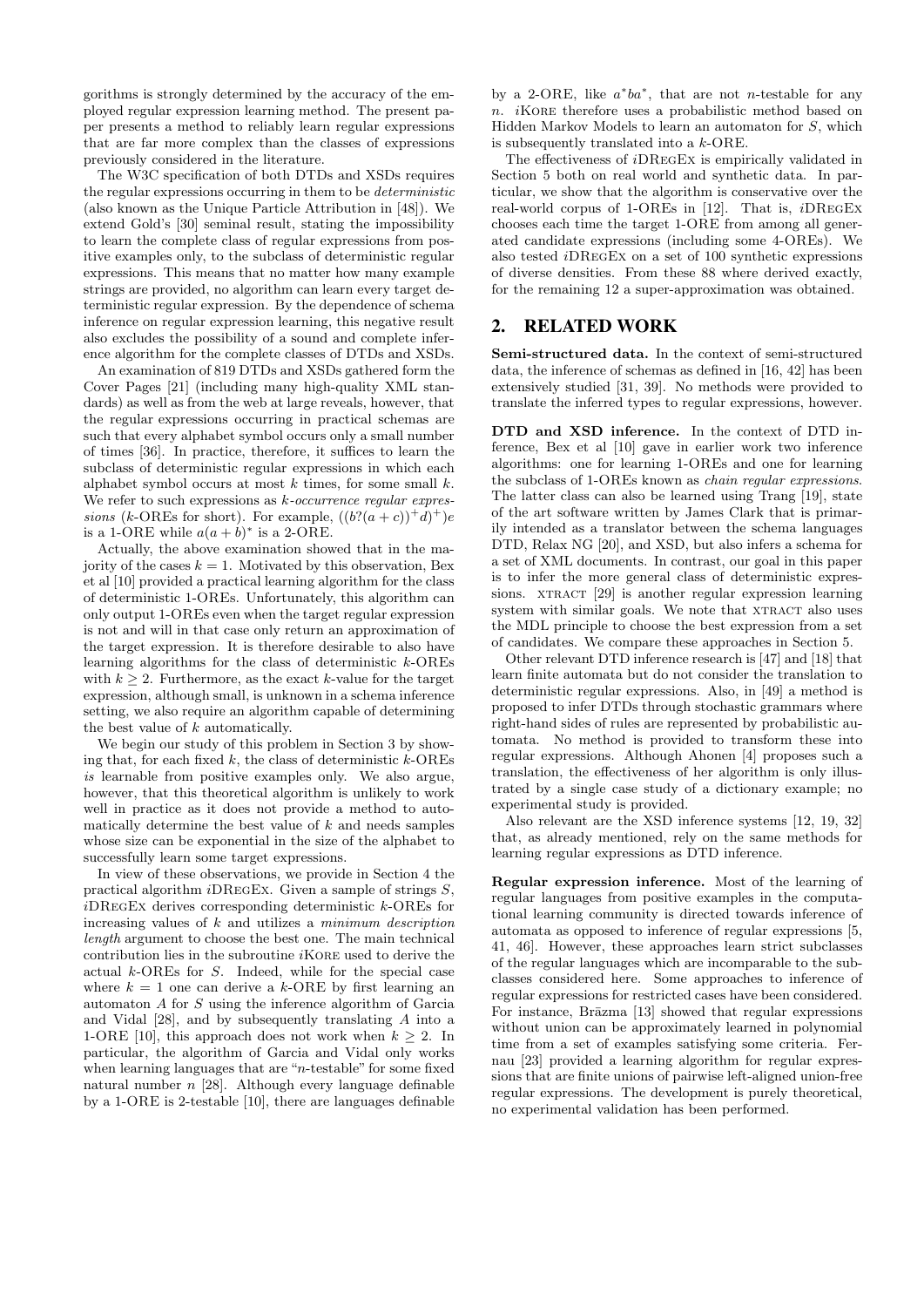HMM learning. Although there has been work on Hidden Markov Model structure induction [43, ?], the requirement in our setting that the resulting automaton is deterministic is, to the best of our knowledge, unique.

# 3. DEFINITIONS AND BASIC RESULTS

Deterministic regular expressions. In this article we are interested in learning regular expressions  $r$  of the form

$$
r ::= \varepsilon \mid \sigma \mid rr \mid r + r \mid r? \mid r^+ \mid r^*,
$$

where  $\varepsilon$  denotes the empty word and  $\sigma$  ranges over symbols in a finite alphabet  $\Sigma$ . Note that the empty language  $(\emptyset)$  is not allowed as basic expression. As usual, we write  $L(r)$  for the language defined by regular expression  $r$ .

The class of all regular expressions is actually too large for our purposes, as both DTDs and XSDs require the regular expressions occurring in them to be deterministic (also sometimes called one-unambiguous [15]). Intuitively, a regular expression is deterministic if, without looking ahead in the input word, it allows to match each symbol of that word uniquely against a position in the expression when processing the input in one pass from left to right. For instance,  $(a + b)^* a$  is not deterministic as already the first symbol in the word aaa could be matched by either the first or the second a in the expression. Without lookahead, it is impossible to know which one to choose. The equivalent expression  $b^*a(b^*a)^*$ , on the other hand, is deterministic. Formally, let  $\bar{r}$  stand for the regular expression obtained from r by replacing the *i*th occurrence of alphabet symbol  $\sigma$  in r by  $\sigma_i$ , for every *i* and  $\sigma$ . For example, for  $r = b^* a (b^* a)^*$  we have  $\bar{r} = b_1^* a_1 (b_2^* a_2)^*.$ 

DEFINITION 1. A regular expression  $r$  is deterministic if there are no words  $w\sigma_i v$  and  $w\sigma_j v'$  in  $L(\overline{r})$  such that  $i \neq j$ .

Equivalently, an expression is deterministic if the Glushkovconstruction translates it into a deterministic finite automaton rather than a non-deterministic one [15]. Not every nondeterministic regular expression is equivalent to a deterministic one [15]. Thus, semantically, the class of deterministic regular expressions forms a strict subclass of the class of all regular expressions.

Learning in the limit. For the purpose of inferring DTDs and XSDs from XML data, we are hence in search of an algorithm that, given enough sample words of a target deterministic regular expression  $r$ , returns a deterministic expression  $r'$  equivalent to  $r$ . In the framework of learning in the limit [30], such an algorithm is said to learn the deterministic regular expressions from positive data.

DEFINITION 2. Define a sample to be a finite set of words and let  $R$  be a subclass of the regular expressions. An algorithm  $M$  mapping samples to expressions in  $R$  is said to learn R from positive data if (1)  $S \subseteq L(M(S))$  for every sample S and (2) to every  $r \in \mathcal{R}$  we can associate a socalled characteristic sample  $S_r \subset L(r)$  such that, for each sample S with  $S_r \subset S \subset L(r)$ ,  $M(S)$  is equivalent to r.

Intuitively, the first condition says that  $M$  must be *sound*; the second that M must be complete, given enough data. A class of regular expressions  $R$  is learnable in the limit from positive data if an algorithm exists that learns  $\mathcal{R}$ . For the

class of all regular expressions, it was shown by Gold that no such algorithm exists [30]. In fact, he showed that every class of regular expressions that contains all non-empty finite languages and at least one infinite language is not learnable in the limit from positive data. Since deterministic regular expressions like  $a^*$  define infinite languages, and since every non-empty finite language can be defined by a deterministic expression (as we show in the full version of this paper [9]), it follows that also the class of deterministic regular expressions is not learnable in the limit.

THEOREM 1. The class of deterministic regular expressions is not learnable in the limit from positive data.

Bounded number of symbol occurrences. Theorem 1 immediately excludes the possibility for an algorithm to infer the full class of DTDs, and therefore also the even larger class of XSDs. In practice, however, regular expressions occurring in DTDs and XSDs are concise rather than arbitrarily complex. Indeed, a study of 819 DTDs and XSDs gathered from the Cover Pages [21] (including many highquality XML standards) as well as from the web at large, reveals that regular expressions occurring in practical schemas are such that every alphabet symbol occurs at most  $k$  times, with k small. Actually, in the majority of the cases  $k = 1$ .

DEFINITION 3. A regular expression is  $k$ -occurrence if every alphabet symbol occurs at most k times in it.

For example,  $(b?((a + c))^+d$  is a 1-ORE,  $a(a + b)^*$  is a 2-ORE, and  $a(ba)^*a$  is 3-ORE. We abbreviate 'k-occurrence regular expression' by k-ORE and denote the class of all deterministic k-OREs over  $\Sigma$  by Dk-ORE( $\Sigma$ ). We prove in the full version of this paper [9]:

THEOREM 2. For every k and  $\Sigma$  there exists an algorithm M that learns  $Dk\text{-}ORE(\Sigma)$  from positive data. Furthermore, M runs in time polynomial in the size of the input sample, and in time exponential in k and the size of  $\Sigma$ .

While this shows that the class of deterministic  $k$ -OREs is better suited for learning from positive data than the complete class of deterministic expressions, it does not provide a useful practical algorithm, for the following reasons.

First and foremost,  $M$  runs in time exponential in the size of the alphabet. Second the notion of learning in the limit is a very liberal one: correct expressions need only be derived when sufficient data is provided, i.e., when the input sample is a superset of the characteristic sample for the target expression  $r$ . The following theorem shows that there are expressions for which the characteristic sample of any sound and complete learning algorithm is at least exponential in the size of the alphabet.

THEOREM 3. Let  $\Sigma = {\sigma_1, \ldots, \sigma_n}$  be an alphabet of size *n*, let  $r_1 = (\sigma_1 \sigma_2 + \sigma_3 + \cdots + \sigma_n)^+$ , and let  $r_2 = \Sigma^+ \sigma_1 \Sigma^+$ . For any algorithm that learns  $D(2n+3)$ -ORE(Σ) and any  $\sum_{i=1}^{n} (n-2)^{i}$ . sample S that is characteristic for  $r_1$  or  $r_2$  we have  $|S| \geq$ 

The proof is in [9]. Since  $\sum_{i=1}^{n} (n-2)^{i} > (n-2)!$ , it is unlikely for any sound and complete learning algorithm to behave well on real-world samples, which are typically incomplete and unlikely to contain all words of the characteristic sample.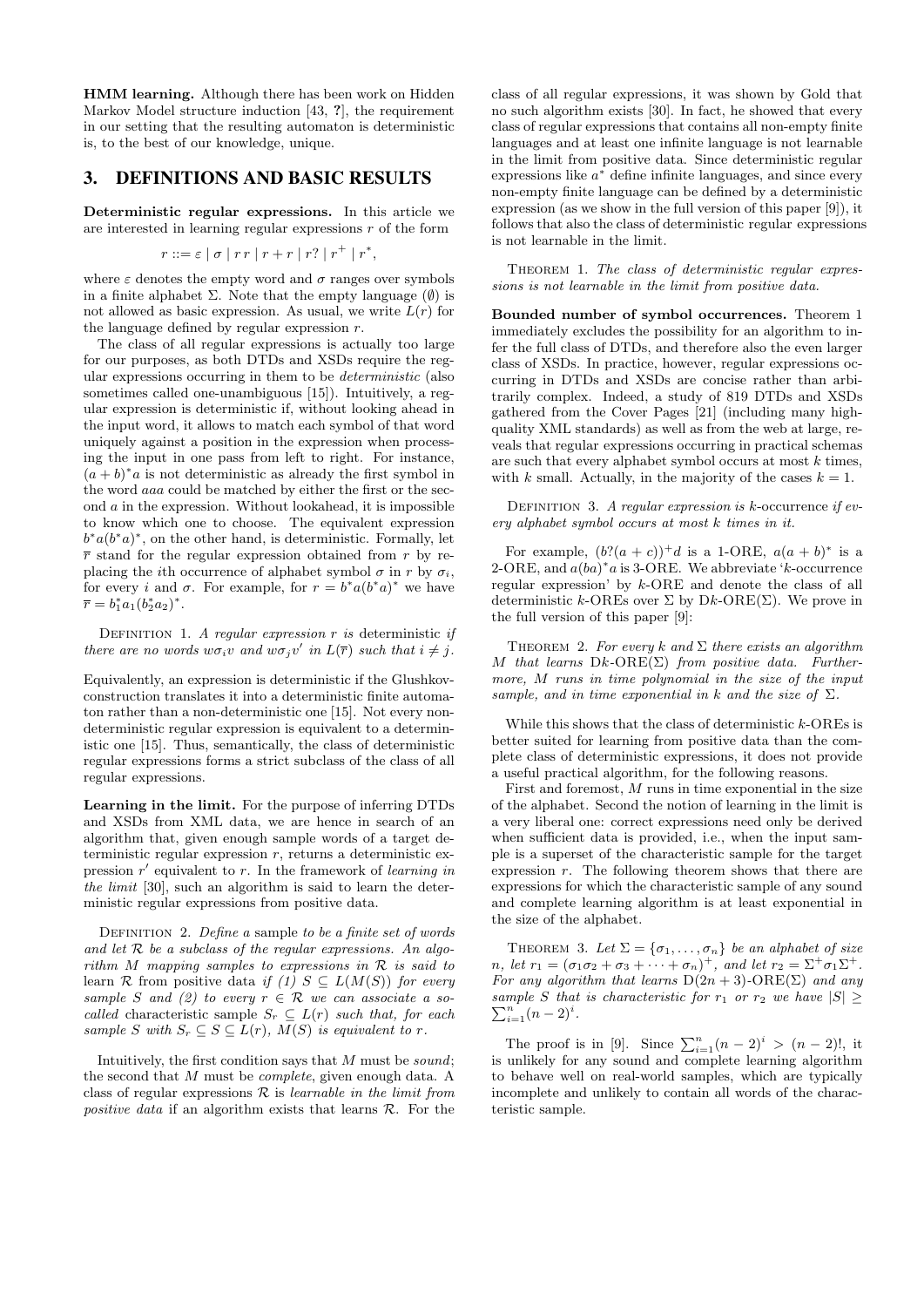Third, while the study referred to above reveals that all expressions in practical schemas are k-OREs for some small  $k$ , the schema inference setting is such that we do not know the exact value of  $k$  when given a sample. If we overestimate k then  $M(S)$  risks being an under-approximation of the target regular expression  $r$  especially when  $S$  is incomplete. To illustrate, consider the 1-ORE target expression  $r = a^+b^+$ and the sample  $S = \{ab, abbb, aabb\}$ . If we overestimate k to, say, 2 instead of 1, then M is free to output  $aa$ ?b<sup>+</sup> as a sound answer. On the other hand, if we underestimate k then  $M(S)$  risk being an over-approximation of r. Consider, for instance, the 2-ORE target expression  $r = aa?b^{+}$  and the same sample  $S = \{ab, abbb, aabb\}$ . If we underestimate k to be 1 instead of 2, then  $M$  can only output 1-OREs, and needs to output at least  $a^+b^+$  in order to be sound. In summary, we hence need a method to determine the most suitable value of  $k$ .

## 4. THE LEARNING ALGORITHM

In view of the observations made in the previous section, we present in this section a practical learning algorithm that works well on incomplete data and automatically determines the best value of  $k$ . Specifically, given a sample  $S$ , the algorithm derives deterministic  $k$ -OREs for increasing values of k and selects from these candidate expressions the one which best describes S based on a Minimum Description Length argument. The algorithm does not derive deterministic k-OREs for S directly, but uses, for each fixed  $k$ , a probabilistic method to first learn an automaton for S, which is subsequently translated into a k-ORE.

**Translating automata into**  $k$ **-OREs.** It is notoriously difficult, however, to translate an *arbitrary* automaton into a  $k$ -ORE when  $k$  is fixed. The standard state elimination algorithm [33], for instance, often duplicates subexpressions whenever it eliminates a state, and therefore almost always returns an expression of size exponential in the number of states of the automaton.

Our algorithm therefore does not learn an arbitrary automaton, but a deterministic k-OA, a specific kind of deterministic automaton with (1) labels placed on states rather than on edges in which (2) each alphabet symbol occurs at most  $k$  times. Figure  $2(f)$  gives an example. The underlying idea is that every edge carries the label of the state it points to. In this context, an *accepting run* for a word  $\sigma_1 \ldots \sigma_n$  is a path  $s_1 \ldots s_n s_{\text{out}}$  that starts at an initial state and stops at the unique final state  $s_{\text{out}}$  such that  $s_1$  is labeled by  $\sigma_1$ ,  $s_2$  by  $\sigma_2, \ldots$ , and  $s_n$  by  $\sigma_n$ . In other words, the 2-OA of Figure 2(f) accepts the same language as  $aa^2b^+$ .

DEFINITION 4. Formally, an automaton over  $\Sigma$  is a tuple  $(V, E, I, s_{out}, lab)$  where V is a finite set of states,  $E \subseteq$  $(V \setminus \{s_{out}\}) \times V$  is the edge relation,  $I \subseteq V$  are the initial states,  $s_{out}$  is the final state, and lab:  $V \setminus \{s_{out}\} \to \Sigma$  is the labeling function. A k-occurrence automaton  $(k-OA)$  is an automaton in which every  $\Sigma$ -symbol labels at most k states.

We write  $L(A)$  for the language defined by A; out(s) for the set  $\{s' \mid (s, s') \in E\}$  of all states reachable by an outgoing edge from s in automaton A; and  $\text{in}(s)$  for the set  $\{s' \mid s'$  $(s', s) \in E$  of all states for which s has an incoming edge in A. Furthermore, we write  $\text{out}_{\sigma}(s)$  and  $\text{in}_{\sigma}(s)$  for the set of states in  $out(s)$  and  $in(s)$ , respectively, that are labeled



Figure 1: The complete 2-OA over  $\Sigma = \{a, b\}.$ 

by  $\sigma$ . As usual, an automaton A is deterministic if out<sub> $\sigma(s)$ </sub> contains at most one state, for every s and  $\sigma$ .

It is sufficient to learn only deterministic  $k$ -OAs since every deterministic k-ORE can be represented as one. Indeed, the Glushkov construction [15] for translating regular expressions into automata always outputs a deterministic  $k$ -OA on deterministic  $k$ -ORE inputs. Moreover, in previous work Bex et al. [10] have already proposed an algorithm for translating  $k$ -OAs into  $k$ -OREs. This algorithm, which we will refer to as KOATOKORE in this paper<sup>1</sup>, essentially applies an inverse Glushkov construction to its input. It is an appealing algorithm due to the following properties, which we prove in the full version of this paper [9]:

THEOREM 4. KOATOKORE is sound in the sense that, for every k-OA A, it outputs a (possibly non-deterministic when  $k > 1$ ) k-ORE r with  $L(A) \subseteq L(r)$ . It is also complete in the sense that if  $A$  is the Glushkov translation of a deterministic k-ORE  $r'$ , then r is deterministic and equivalent to  $r'$ .

In other words, if we manage to learn a  $k$ -OA that is the Glushkov representation of the target expression  $r'$ , then KOATOKORE will always return a deterministic  $k$ -ORE equivalent to r'. When  $k > 1$ , there can be several k-OAs representing the same language and we could therefore learn a non-Glushkov one. In that case, KoaToKore always returns a k-ORE which is a super approximation of the target expression. Although that approximation can be nondeterministic, since we derive k-OREs for increasing values of k and since for  $k = 1$  the result of KOATOKORE is always deterministic (as every 1-ORE is deterministic), we always infer at least one deterministic regular expression. Moreover, to determine the best regular expression from the set of generated expressions, only the deterministic ones are considered. In fact, in our experiments on 100 synthetic regular expressions, we derived for 96 of them a deterministic expression with  $k > 1$ , and only for 4 expressions had to resort to a 1-ORE approximation.

Learning  $k$ -OAs probabilistically. Define the *complete* k-OA  $C_k$  over alphabet  $\Sigma$  to be the fully connected automaton over  $\Sigma$  that has exactly k states per alphabet symbol and whose initial states consist of the final state plus one representative state for each symbol. To illustrate, the complete 2-OA over  $\{a, b\}$  is shown in Figure 1. Clearly,  $L(C_k) = \Sigma^*$ .

We use a probabilistic method to learn a deterministic  $k$ -OA for a sample S. Specifically, we view S as the re-

<sup>&</sup>lt;sup>1</sup>Unfortunately, KOATOKORE is called *iDTD* in [10], although its sole purpose is to transform k-OAs into k-OREs, not DTDs. We call it KOATOKORE in this paper to avoid confusion. Also note that KoaToKore is only illustrated and shown sound and complete on 1-OAs in [10], although its literal definition applies to all  $k$ -OAs.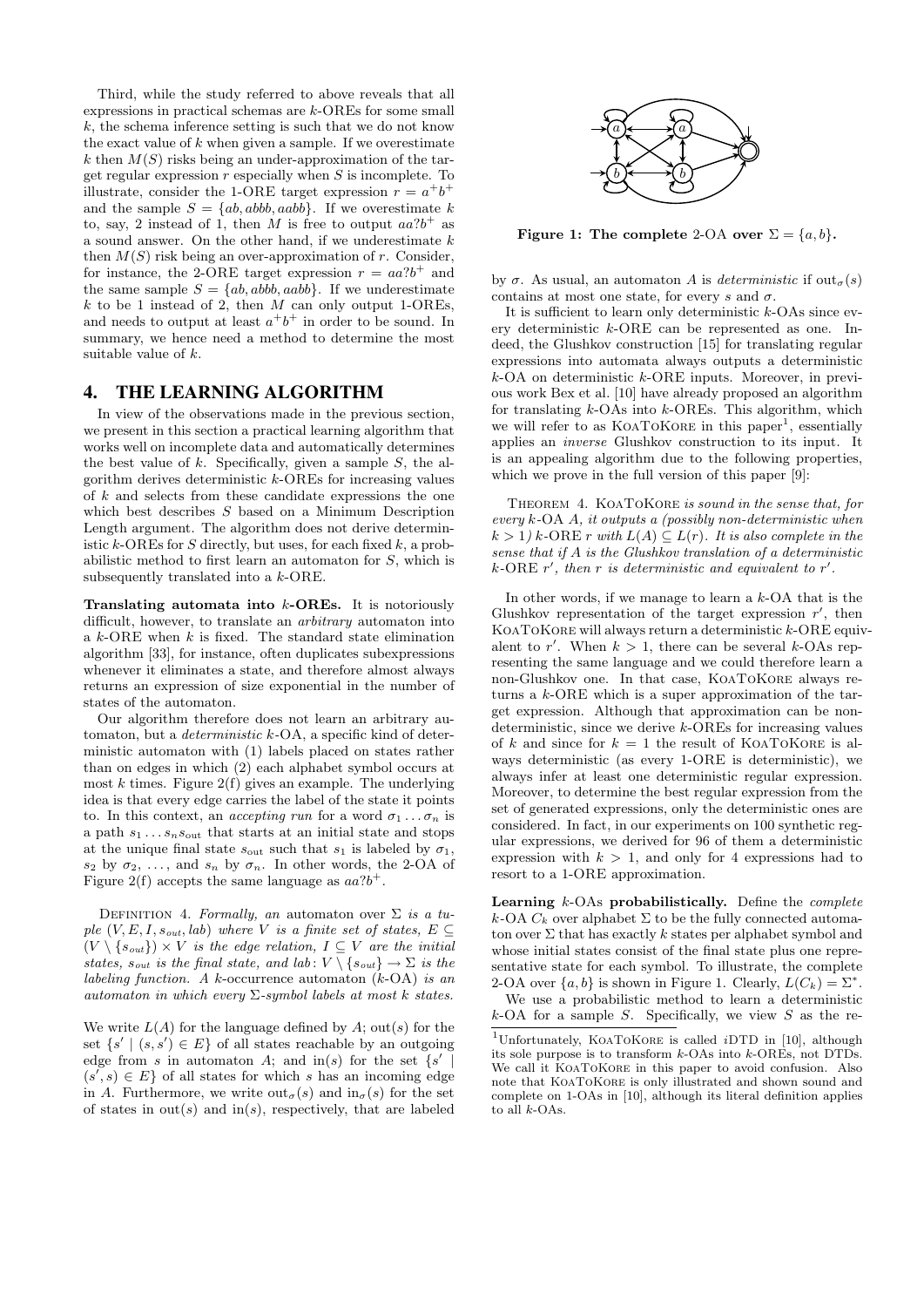sult of a stochastic process that generates words from  $\Sigma^*$  by performing random walks over  $C_k$ . First, the process picks, among all initial states, an initial state  $s_1$  with probability  $\pi(s_1)$  and emits  $lab(s_1)$ . Then it picks, among all states in out(s<sub>1</sub>) a state s<sub>2</sub> with probability  $\alpha(s_1, s_2)$  and emits  $lab(s_2)$ . The process continues moving to new states and emitting their labels until the final state is reached (which does not emit a symbol). Of course,  $\pi$  and  $\alpha$  must be true probability distributions, i.e.,  $\pi(s)$  and  $\alpha(s,t)$  are greater or equal than zero for all  $s, t$ ;

$$
\sum_{\text{all initial states } s} \pi(s) = 1; \quad \text{and} \quad \sum_{t \in \text{out}(s)} \alpha(s, t) = 1 \tag{1}
$$

for all states s. The probability of generating a particular accepting run  $\vec{s} = s_1 s_2 \dots s_n s_{\text{out}}$  given the process  $\mathcal{P} =$  $(C_k, \pi, \alpha)$  in this setting is

$$
P[\vec{s} | P] = \pi(s_1) \cdot \alpha(s_1, s_2) \cdot \alpha(s_2, s_3) \cdots \alpha(s_n, s_{\text{out}}),
$$

and the probability of generating the word  $w = \sigma_1 \dots \sigma_n$  is

$$
P[w | P] = \sum_{\text{all accepting runs } \vec{s} \text{ of } w \text{ in } C_k} P[\vec{s} | P].
$$

Assuming independence, the probability of obtaining all words in the sample  $S$  is then

$$
P[S \mid \mathcal{P}] = \prod_{w \in S} P[w \mid \mathcal{P}].
$$

Clearly, the process that best explains the observation of S is the one in which the probabilities  $\pi$  and  $\alpha$  are such that they maximize  $P[S | P]$ .

To learn a deterministic  $k$ -OA for S we therefore first try to infer from S the probabilities  $\pi$  and  $\alpha$  that maximize  $P[S | P]$ , and use these probabilities to determine the topology of the desired deterministic  $k$ -OA. In particular, we remove from  $C_k$  the non-deterministic edges with the lowest probability as these are the least likely to contribute to the generation of S, and are therefore the least likely to be necessary for the acceptance of S.

The problem of inferring  $\pi$  and  $\alpha$  from S is well-studied in Machine Learning, where our stochastic process  $P$  corresponds to a particular kind of Hidden Markov Model sometimes referred to as a Partially Observable Markov Model (POMM for short)<sup>2</sup>. Inference of  $\pi$  and  $\alpha$  is generally accomplished by the well-known Baum-Welsh algorithm [43] that adjusts initial values for  $\pi$  and  $\alpha$  until a (possibly local) maximum is reached.

We use Baum-Welsh in our learning algorithm  $i$ KORE as shown in Algorithm 1. In line 1,  $i$ KORE initializes the stochastic process  $P$  to the triple  $(C_k, \pi, \alpha)$  where the alphabet of  $C_k$  is taken to consist of all symbols occurring in words in S;  $\alpha$  is chosen randomly (subject to the constraints in (1));  $\pi(s_{\text{out}})$  is the fraction of empty strings in S; and for every other initial state s with  $lab(s) = \sigma$ ,  $\pi(s)$  is the fraction of words in S that start with  $\sigma$ . It is important to emphasize that, since we are trying to model a stochastic process, multiple occurrences of the same word in S are important. A sample should therefore no longer be considered as a set, but as a bag. Line 2 then optimizes the initial values for  $\pi$  and  $\alpha$  using the Baum-Welsh algorithm.

### Algorithm 1 iKORE **Require:** a sample  $S$ , a value for  $k$ **Ensure:** a k-ORE r with  $S \subseteq L(r)$ 1:  $\mathcal{P} \leftarrow \text{init}(k, S)$ 2:  $P \leftarrow$  BAUMWELSH $(P, S)$ 3:  $A \leftarrow \text{DISAMBIGUATE}(\mathcal{P}, S)$ 4:  $A \leftarrow \text{PRUNE}(A, S)$ 5: return  $K$ OATO $K$ ORE $(A)$

#### Algorithm 2 Disambiguate

**Require:** a POMM  $P = (A, \pi, \alpha)$  and sample S Ensure: a deterministic k-OA 1: Initialize queue Q to the initial states of A with  $\pi(s) > 0$ 2: Initialize set of marked states  $D \leftarrow \emptyset$ 3: while  $Q$  is non-empty do 4:  $s \leftarrow \text{first}(Q)$ 5: while some  $\sigma \in \Sigma$  has  $|\text{out}_{\sigma}(s)| > 1$  do 6: pick  $t \in \text{out}_{\sigma}(s)$  with  $\alpha(s,t) = \max_{t' \in \text{out}(s)} \alpha(s,t')$ 7: set  $\alpha(s,t) \leftarrow \sum_{t' \in \text{out}_{\sigma}(s)} \alpha(s,t')$ 8: for all t' in  $\text{out}_{\sigma}(s) \setminus \{t\}$  do 9: delete edge  $(s, t')$  from A 10: set  $\alpha(s, t') \leftarrow 0$ 11:  $\mathcal{P} \leftarrow \text{BAUMWELSH}(\mathcal{P}, S)$ 12: if  $S \not\subset L(A)$  then Fail 13: add s to marked states  $D$  and pop s from  $Q$ 14: enqueue all states in out(s)  $\setminus D$  to Q 15: return A

With these probabilities in hand Disambiguate, shown in Algorithm 2, determines the topology of the desired deterministic  $k$ -OA for  $S$ . In a breadth-first manner, it picks for each state s and each symbol  $\sigma$  the state  $t \in out_{\sigma}(s)$ with the highest probability and deletes all other edges to states labeled by  $\sigma$ . Line 7 merely ensures that  $\alpha$  continues to be a probability distribution after this removal and line 11 adjusts  $\pi$  and  $\alpha$  to the new topology. Line 12 is a sanity check that ensures that we have not removed edges necessary to accept all words in  $S$ ; DISAMBIGUATE reports failure otherwise. The result of a successful run of Disambiguate is a deterministic  $k$ -OA which nevertheless may have edges  $(s, t)$  for which there is no witness in S (i.e., a word in S whose unique accepting run traverses  $(s, t)$ ). The function PRUNE in line 4 of *i*KORE removes all such edges. It also removes all inital states without a witness in S. Finally, line 5 transforms the resulting deterministic  $k$ -OA into a  $k$ -ORE. Figure 2 illustrates a hypothetical run of  $i$ KORE.

Denote by  $i1\text{-}ORE(S)$  the earlier algorithm of [10] applied to sample  $S$  which derives a 1-ORE by first learning a 1-OA through the algorithm 2T-INF [28] and then applies KoaToKore to obtain a 1-ORE. The next Theorem says that *i*KORE is a *conservative* extension of 1-ORE as for  $k = 1$ , it produces the same output as *i*1-ORE (though in a very inefficient manner).

THEOREM 5. For every sample  $S$ ,  $iKORE(S, 1)$  does not fail and returns the same 1-ORE as  $i1\text{-}ORE(S)$ .

For the proof it suffices to note that on complete 1-OAs the Disambiguate step does not remove any edges and that the PRUNE step hence produces the same deterministic automaton as 2T-INF.

<sup>&</sup>lt;sup>2</sup>In contrast to the general Hidden Markov Model, a POMM can emit only one alphabet symbol per state.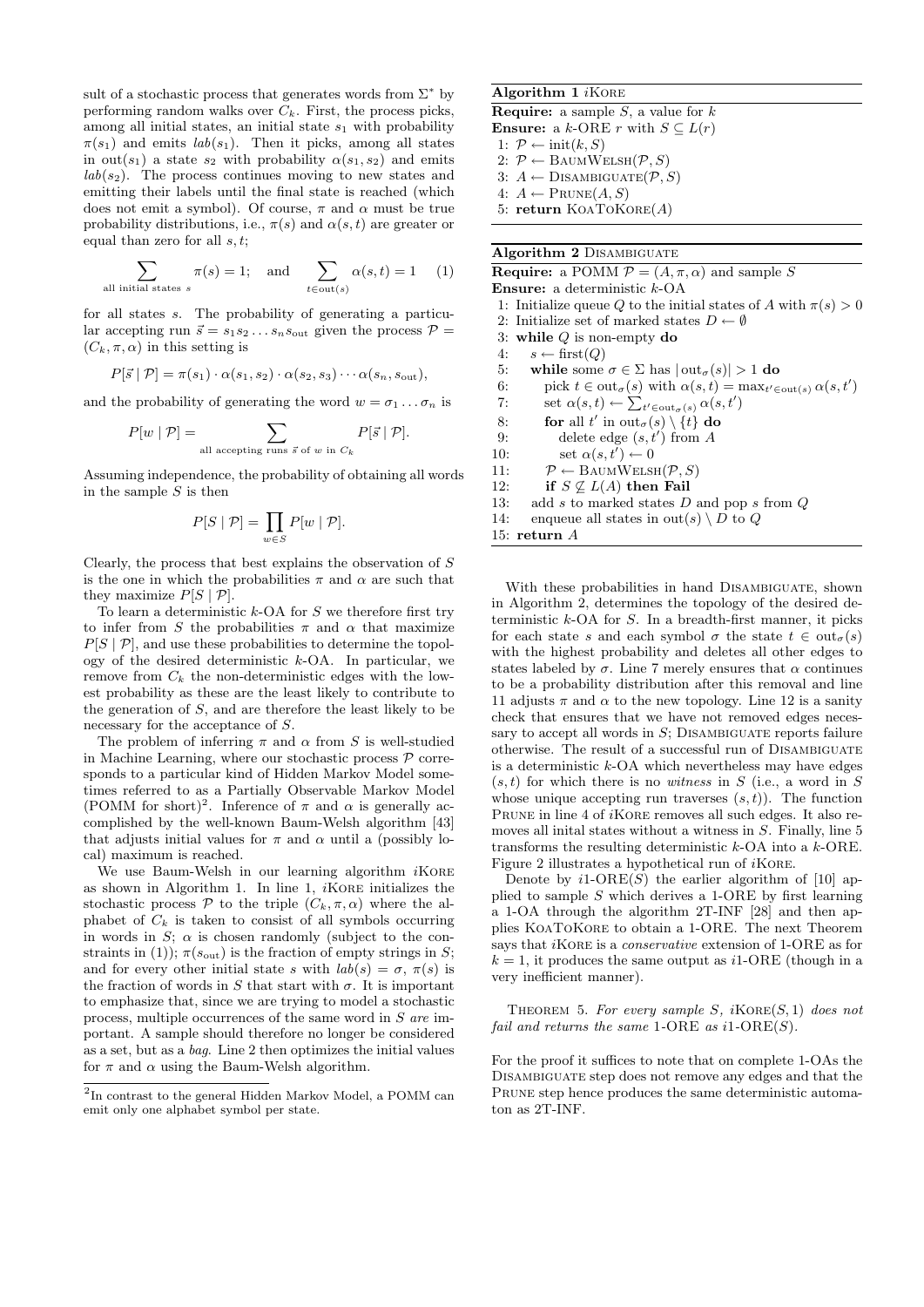



(a) Process  $P$  returned by init with random values for  $\alpha$ .





tion step (for  $b_1$ ). Edges to  $a_2$  and  $b_2$  are removed.



| $\alpha \begin{array}{ccc} a_1 & a_2 \end{array}$ | $b_1$                                                                                                                                                                  | $b_2$ $s_{\text{out}}$ |      |
|---------------------------------------------------|------------------------------------------------------------------------------------------------------------------------------------------------------------------------|------------------------|------|
|                                                   |                                                                                                                                                                        |                        | 0.01 |
|                                                   |                                                                                                                                                                        |                        | 0.01 |
|                                                   |                                                                                                                                                                        |                        | 0.2  |
|                                                   | $\begin{array}{c cccc} a_1 & 0.2 & 0.3 & 0.3 & 0.19 \\ a_2 & 0.01 & 0.01 & 0.6 & 0.37 \\ b_1 & 0.01 & 0.01 & 0.5 & 0.28 \\ b_2 & 0.01 & 0.01 & 0.33 & 0.5 \end{array}$ |                        | 0.15 |

<sup>(</sup>b) Process  $P$  after first training by BaumWelsh.



(e) Automaton A returned by DISAMBIGUATE.



| $\alpha \mid a_1$ | $a_2$                                                                                                                                      | $b_1$ | $b_{2}$  | $s_{\text{out}}$ |
|-------------------|--------------------------------------------------------------------------------------------------------------------------------------------|-------|----------|------------------|
|                   |                                                                                                                                            |       | $\sim 0$ | 0.01             |
|                   |                                                                                                                                            |       | 0.37     | 0.01             |
|                   |                                                                                                                                            |       | 0.28     | 0.2              |
|                   | $\begin{array}{c cccc} a_1 & 0 & 0.5 & 0.49 \\ a_2 & 0.01 & 0.01 & 0.6 \\ b_1 & 0.01 & 0.01 & 0.5 \\ b_2 & 0.01 & 0.01 & 0.33 \end{array}$ |       | $0.5\,$  | 0.15             |

(c) Process  $P$  after first disambiguation step (for  $a_1$ ). Edges to  $a_1$  and  $b_2$  are removed.



(f) Automaton A returned by PRUNE. It accepts the same language as  $aa?b^+$ .

Figure 2: Example run of *i*KORE for  $k = 2$  with target language  $aa$ ?*b*<sup>+</sup>. For the process  $P$  in (a)-(d),  $\pi$  is indicated on the edges of the initial states whereas  $\alpha$  is listed in table-form. To distinguish different states with the same label, we have indexed the labels.

The whole algorithm. Unfortunately, it is well-known that, depending on the initial probabilities for  $\pi$  and  $\alpha$ , BaumWelsh may converge to a local maximum that is not necessarily global. To increase the probability of finding a global maximum and hence correctly learning the target regular expression from  $S$ , we apply  $i$ KORE a number of times N with independently chosen random seed values for  $\alpha$ . The whole learning algorithm *i*DREGEX is then shown in Algorithm 3 where the function  $\text{best}(C)$  selects the "best" regular expression from the candidate set of expressions C according to the following measure.

The Minimum Description Length measure. Intuitively, we want to select from  $C$  the simplest deterministic expression that describes  $S$  the best, i.e., the expression that overgeneralizes  $S$  the least. To measure the degree of gen-

Algorithm 3 iDRegEx **Require:** a sample  $S$ Ensure: a k-ORE r 1: initialize candidate set  $C \leftarrow \emptyset$ 2: for  $k = 1$  to  $k_{\text{max}}$  do 3: for  $n = 1$  to N do 4: add  $i$ KORE $(S, k)$  to C 5: return  $\text{best}(C)$ 

eralisation, we employ the data encoding cost of Adriaans and Vitányi  $[3]$  that compares the size of S with the size of the *language* defined by an inferred  $k$ -ORE  $r$ . Specifically, Adriaans and Vitányi define:

$$
\text{datacost}(r, S) := \sum_{\ell=0}^{L_{\text{max}}} \left( 2 \cdot \log_2 \ell + \log_2 \left( \frac{|L^{\ell}(r)|}{|S^{\ell}|} \right) \right)
$$

where  $L^{\max} = 2k|\Sigma| + 1$ ,  $S^{\ell}$  is the subset of words in S that have length  $\ell$ , and  $L^{\ell}(r)$  is the subset of words in  $L(r)$  that have length  $\ell$ . Although the above formula is numerically difficult to compute, there is an easier estimation procedure; see [3] for details.

The complexity of a regular expression, i.e., its model encoding cost, is simply taken to be its length, thereby preferring shorter expressions over longer ones. The best regular expression in the candidate set  $\overline{C}$  is now the *deterministic* one that minimizes both model and data encoding cost.

We already mentioned that XTRACT [29] also utilizes the Minimum Description Length principle. However, their measure for data encoding cost depends on the concrete structure of the regular expressions while ours only depends on the language defined by them and is independent of the representation. Therefore, in our setting, when two equivalent expressions are derived, the one with the smallest model cost, that is, the simplest one, will always be taken.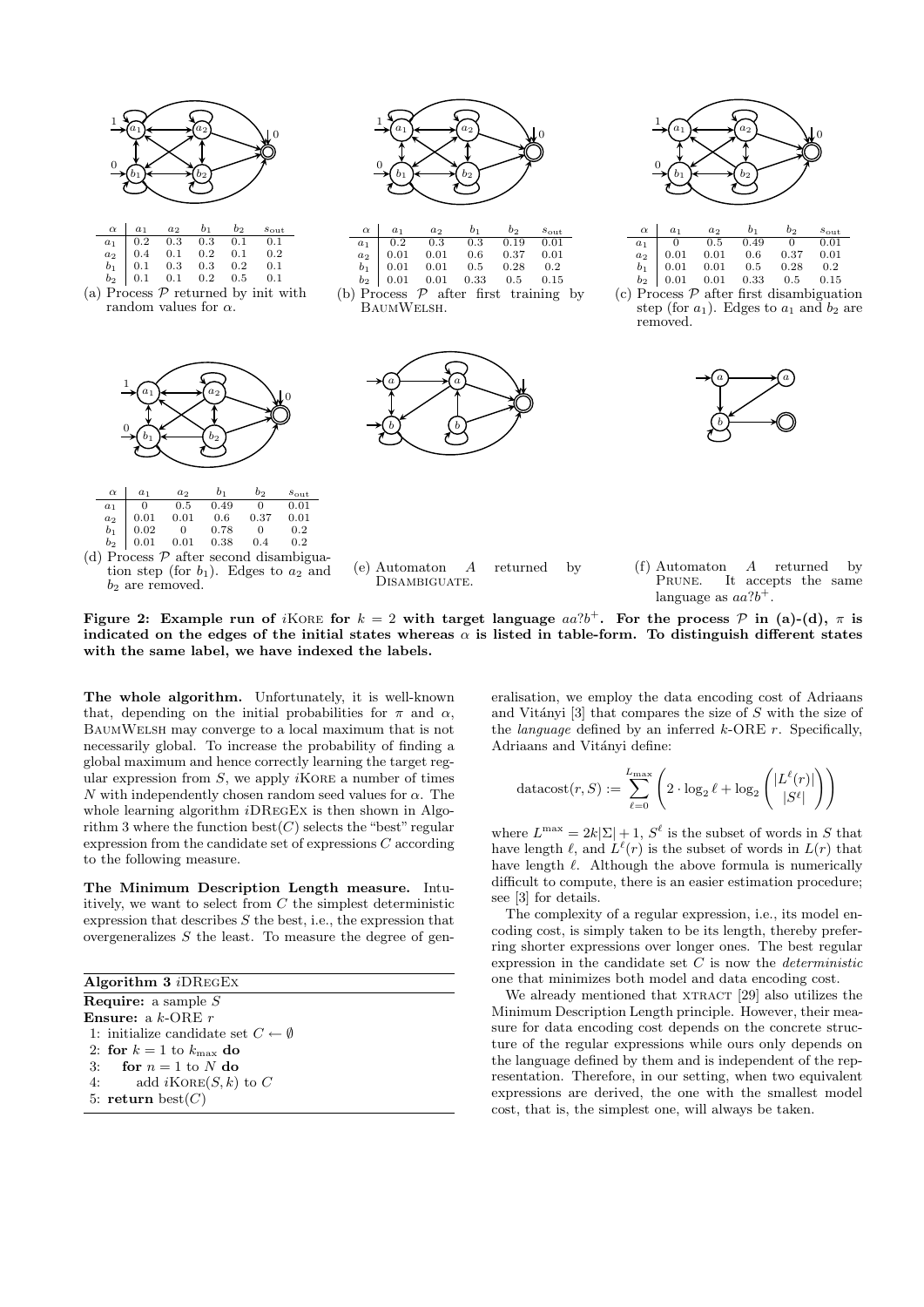# 5. EXPERIMENTS

In this section we validate our approach by means of an experimental analysis. All experiments were performed using a prototype implementation of iDRegEx written in Java executed on a Pentium M 1.73 GHz with 1GB RAM. For the BaumWelsh subroutine we have gratefully used Jean-Marc François' Jahmm library  $[26]$ , which is a faithful implementation of the algorithms described in Rabiner's Hidden Markov Model tutorial [43]. Since Jahmm strives for clarity rather than performance and since only limited precautions are taken against underflows, our prototype should be seen as a proof of concept rather than a polished product. In particular, underflows currently limit us to regular expressions whose total number of symbol occurrences is at most 40. To illustrate, the total number of symbol occurrences in  $aa$ ? $b$ <sup>+</sup> is 3. Furthermore, the lack of optimization in Jahmm leads to average running times ranging from 4 minutes for expressions with alphabet size  $|\Sigma| = 5$  to 9 hours for expressions with alphabet size 15, details are shown in Table 1. Experience with Hidden Markov Model learning in bio-informatics [24], for instance, suggests that both the running time and number of symbol occurrences can be significantly improved by moving to an industrial-strength BaumWelsh implementation. Our focus for the rest of the section will therefore be on the precision of *i*DREGEX.

| IЫ | mean  | median | I SI |
|----|-------|--------|------|
| 5  | 239   | 154    | 300  |
| 10 | 7246  | 3585   | 1000 |
| 15 | 31881 | 19537  | 1000 |

Table 1: Mean and median runtime in seconds for learning expressions of varying alphabet size.

For all the experiments described below we take  $k_{\text{max}} = 4$ and  $N = 10$  in Algorithm 3.

## 5.1 Real-world target expressions and real-world samples

First, we want to test how iDRegEx performs on realworld data. Since the number of publicly available XML corpora with valid schemas is rather limited, we have used as target expressions the 49 content models occurring in the XSD for XML Schema Definitions [48] and have drawn multiset samples for these expressions from a large corpus of real-world XSDs harvested from the Cover Pages [21]. In other words, the goal of our first experiment is to derive, from a corpus of XSD definitions, the regular expression content models in the schema for XML Schema Definitions<sup>3</sup>. All 49 regular expressions were successfully derived by iDRegEx. Since these expressions are in fact 1-OREs and  $k_{\text{max}}$  is set to 4, this illustrates that *i*DREGEX is *conser*vative over the learning algorithm presented in [10] and does not incorrectly infer a k-ORE with  $k > 1$  when its target is a 1-ORE.

The number of publicly available XML corpora with non-1-ORE regular expressions in their schema is even more restricted, and in previous work we have only been able to identify two such real-world target expressions [10]. Because of the limitations of our BaumWelsh implementation described at the beginning of this section, we have reduced the

alphabet size of the second expression yielding

 $a_1(a_2 + a_3)^*(a_4(a_2 + a_3 + a_5)^*)^*$  and  $a_1?a_2a_3?a_4?$  $(a_5^+ + ((a_6 + \cdots + a_{10})^+ a_5^*)).$ 

iDRegEx successfully derived both expressions.

#### 5.2 Synthetic target expressions

Although the successful inference of the real-world expressions in Section 5.1 suggests that iDRegEx is applicable in real-world scenarios, we further test its behavior on a sizable and diverse set of regular expressions. Due to the lack of real-world data, we have developed a synthetic regular expression generator that is parameterized for flexibility.

Synthetic expression generation. In particular, the occurrence of the regular expression operators concatenation, disjunction  $(+)$ , zero-or-one  $(?)$ , zero-or-more  $(*),$  and oneor-more  $(+)$  in the generated expressions is determined by a user-defined probability distribution. We found that typical values yielding realistic expressions are 1/10 for the unary operators and 7/20 for others. The alphabet can be specified, as well as the number of times that each individual symbol should occur. The maximum of these numbers determines the value  $k$  of the generated  $k$ -ORE.

To ensure the validity of our experiments, we want to generate a wide range of different expressions. To this end, we measure how much the language of a generated expression overlaps with  $\Sigma^*$ . The larger the overlap, the greater its density. Specifically, we define

Density(r) = 1 + 
$$
\frac{1}{\sum_{\ell=1}^{L_{\text{max}}} \log(1+|\Sigma^{\ell}|)} \sum_{\ell=1}^{L_{\text{max}}} \log \frac{1+|L^{\ell}(r)|}{1+|\Sigma^{\ell}|}.
$$

Here  $\Sigma^{\ell}$  is the subset of words in  $\Sigma^*$  with length exactly  $\ell$ ;  $L^{\ell}(r)$  is the subset of words in  $L(r)$  with length exactly  $\ell$ ; and  $L_{\text{max}} = 2k|\Sigma|$ . As such, the measure depends on the fraction of words over  $\Sigma$  with length  $\ell$  that are in  $L(r)$ , for each  $\ell$  up to  $L_{\text{max}}$ . In particular, it is 1 iff  $L(r) = \Sigma^*$  and is 0 iff  $L(r) = \emptyset$ . The measure can be used to ascertain the diversity of our set of generated regular expressions by ensuring that it covers the spectrum [0, 1].

To ensure that the generated expressions do not impede readability by containing redundant subexpressions (as in e.g.,  $(a^{+})^{+}$ , the final step of our generator is to syntactically simplify the generated expressions using some straightforward equivalences. For instance,  $(a^+)^+$  is rewritten into  $a^+$ . The entire set of rewrite rules can be found in [9]. Of course, the resulting expression is rejected if it is non-deterministic.

To obtain a diverse target set, we synthesized expressions with alphabet size 5 (45 expressions), 10 (45 expressions), and 15 (10 expressions) with a variety of symbol occurrences  $(k = 1, 2, 3)$ . For each of the alphabet sizes, the expressions were selected to cover densities ranging from 0 to 1. All in all, this yielded a set of 100 deterministic target expressions. A snapshot is given in Figure 3. In [9] the complete list of expressions is listed.

Synthetic sample generation. For each of those 100 target expressions, we generated synthetic samples by transforming the target expressions into stochastic processes that perform random walks on the automata representing the expressions (cf. Section 4). The probability distributions of these processes are derived from the structure of the originating expression. In particular, each operand in a disjunc-

<sup>3</sup>This corpus was also used in [12] for XSD inference.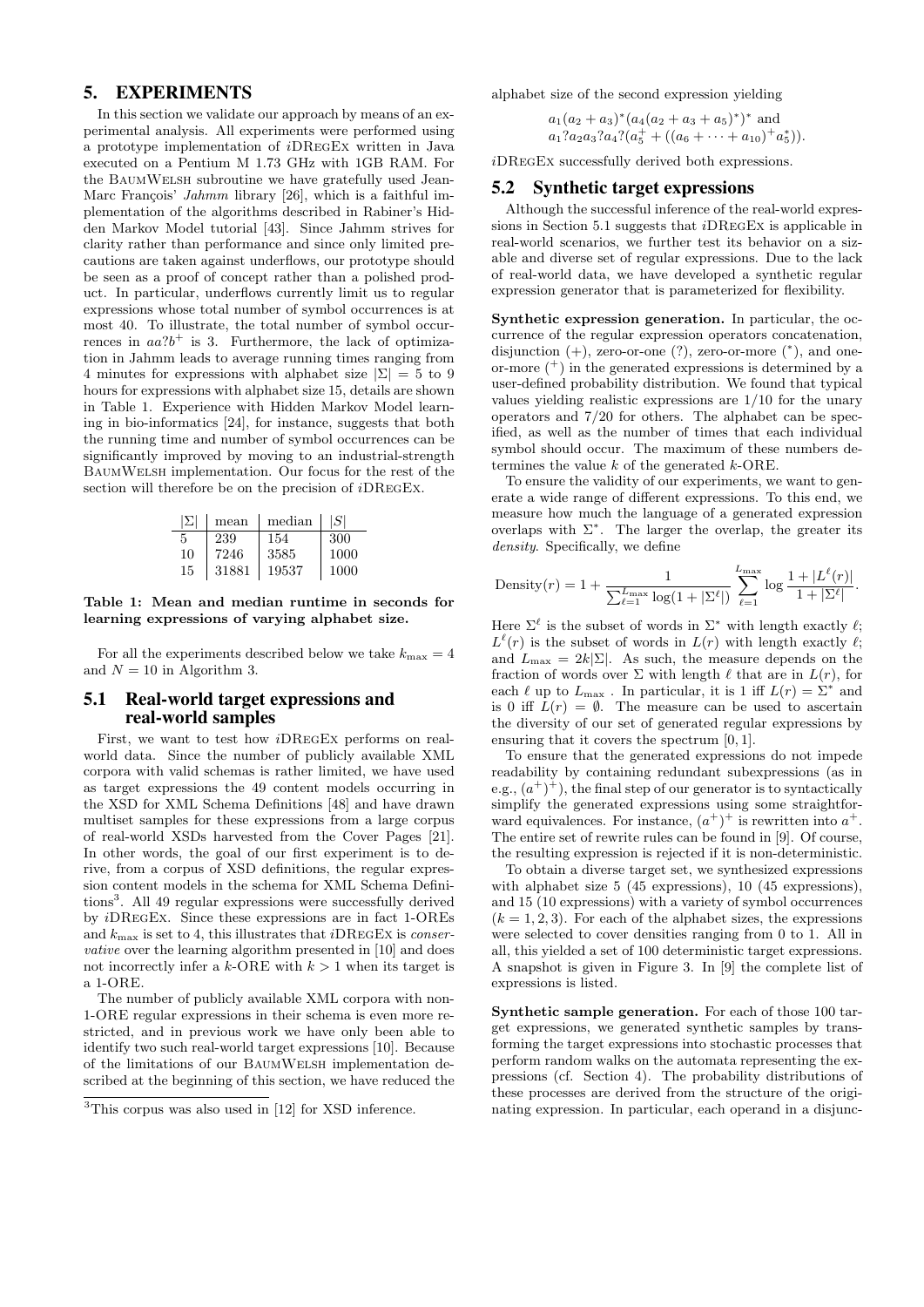$((debab) + c)^*a$  $((((c + b)b) + a)ca) + e + d$  $(((ea)^*db) + b + a + c)^+$  $((b^+ + c + e + d)aab)^+$  $((((aa + e)^+ + c)b) + b + d$ <br> $((((d + a)^*eabcb) + c)a)?$  $((((ac) + b + d)ea b) + c)^*$  $(((((bab) + c)^+ + e)?a) + d)^+$  $((((ecb)^+a)+b)^+ + d + a)?$  $((bagbf eid) + c + a + j + h)^*$   $((gdab) + a + i + c + j + e + f)^+$ hb  $((h * cdfa) + j + e + g + b + i) * ab$ <br>  $((g + b + e + f + i + d) * aba) + h + j + c$  $((((h+b+c+j+f)^+ + e)?aaidb) + g)?$  $(((((dbe)^*cf)+j)hac)+b+i)^*gad$  $(((((ihaaj) + d)^+ + g)b) + e + b + f + c)^+$  $((((eabb) + d + j + c + b)^+ f) + a + g + i)?$ <br> $(((eaged) + b + d + a + j + f)^*ihaba)^*$  $(l + c + d + m + n)^*$ aojahbegcbfidke  $(((c + b)ab) + d + i + a)^{+} + j + g + f + e + h$ 

 $(((a?clfhabgd) + b + n + o)iedicem)*k$  $((a + k + f + c + m + e)^+ b dieclbonjgda)^*h$  $((k?jghadfcelif cjbhom)+$  $b + g + a + e + i + n)^{+} + d$ ?<br>(((aedoadenhdbci) + h + k + m + j + g + b)\*  $fccgelbifja)$  $((a^+ + f + d + o + g + n + h + c + b + j + i + e)$  $keacdlbm)$  $(((k + f + o + a + j) ?edhldfhngicjma b)?cie)*bg$  $((((a?d)^+ba) + h + g + e + c)^+ + j + i + b)?$ 

Figure 3: A snapshot of the 100 generated expressions.



#### Figure 4: From a regular expression to a probabilistic automaton.

tion is equally likely and the probability to have zero or one occurrences for the zero-or-one operator ? is 1/2 for each option. The probability to have  $n$  repetitions in a one-ormore or zero-or-more operator  $(*$  and  $^+)$  is determined by the probability that we choose to continue looping  $(2/3)$  or choose to leave the loop  $(1/3)$ . The latter values are based on observations of real-world corpora. Figure 4 illustrates how we construct the desired stochastic process from a regular expression  $r$ : starting from the following initial graph,

$$
\xrightarrow{1} \bigcirc \xrightarrow{1} \bigcirc \xrightarrow{1} \bigcirc
$$

we continue applying the rewrite rules shown until each internal node is an individual alphabet symbol.

Experiments on covering samples. Our first experiment is designed to test how iDRegEx performs on samples that are at least large enough to cover the target regular expression, in the following sense.

DEFINITION 5. A sample S covers a deterministic automaton A if for every edge  $(s,t)$  in A there is a word  $w \in S$ whose unique accepting run in  $A$  traverses  $(s, t)$ . Such a word w is called a witness for  $(s, t)$ . A sample S covers a deterministic regular expression r if it covers the automaton obtained from S using the Glushkov construction for translating regular expressions into automata [14].

Intuitively, if a sample does not cover a target regular expression  $r$  then there will be parts of  $r$  that cannot be learned from S. In this sense, covering samples are the minimal samples necessary to learn  $r$ . Note that such samples

are far from "complete" or "characteristic" in the sense of the theoretical framework of learning in the limit, as some characteristic samples are bound to be of size exponential in the size of  $r$  by Theorem 3, while samples of size at most quadratic in  $r$  suffice to cover  $r$ . Indeed, the Glushkov construction always yields an automaton whose number of states is bounded by the size of r. Therefore, this automaton can have at most  $|r|^2$  edges, and hence  $|r|^2$  witness words suffice to cover  $r$ .

Table 2 shows how iDRegEx performs on covering samples, broken up by alphabet size of the target expressions. The size of the sample used is depicted as well. The table demonstrates a remarkable precision. Out of a total of 100 expressions, 88 are derived exactly. For the remaining 12 expressions that could not be derived exactly, an overapproximation of the target expression was derived, i.e., if the sample covered r then  $L(r)$  was a subset of the language of the derived expression.

Table 3 shows an alternative view on the results. It shows the success rate as a function of the density of the target expression, grouped in intervals. In particular, it demonstrates that the method works well for every density.

A final perspective is offered in Table 4 which shows the success rate in function of the average states per symbol  $\kappa$  for an expression. The latter quantity is defined as the length of the regular expression excluding operators, divided by its  $k$ value. For instance, for the expression  $a(a+b)^{\dagger}cab$ ,  $\kappa = 6/3$ since its length excluding operators is 6 and  $k = 3$ . It is clear that the learning task is harder for increasing values of  $\kappa$ . Up to values of  $\kappa \approx 1.7$ , the success rate is quite high, while it drops to around 50 % for larger values of  $\kappa$ . To verify the latter, a few extra expressions with large  $\kappa$  values were added to the target expressions.

|    |    | $\# \text{regex}$   successes | rate   | S    |
|----|----|-------------------------------|--------|------|
|    | 45 | 39                            | 86 %   | 300  |
| 10 | 45 | 42                            | $93\%$ | 1000 |
| 15 | 10 |                               | 70 %   | 1000 |

Table 2: Success rate on the target regular expressions and the sample size used per alphabet size.

It is also interesting to note that iDRegEx successfully derived the regular expression  $r_1 = (\sigma_1 \sigma_2 + \sigma_3 + \cdots + \sigma_n)^+$ of Theorem 3 for  $n = 8$ ,  $n = 10$ , and  $n = 12$  from covering samples of size 500, 800, and 1100, respectively. This is quite surprising considering that the characteristic samples for these expressions was proven to be of size at least  $(n -$ 2)!, i.e., 720, 40320, and 3628800 respectively. The regular expression  $r_2 = \Sigma^+ \sigma_1 \Sigma^+$ , in contrast, was not derivable by iDRegEx from small samples.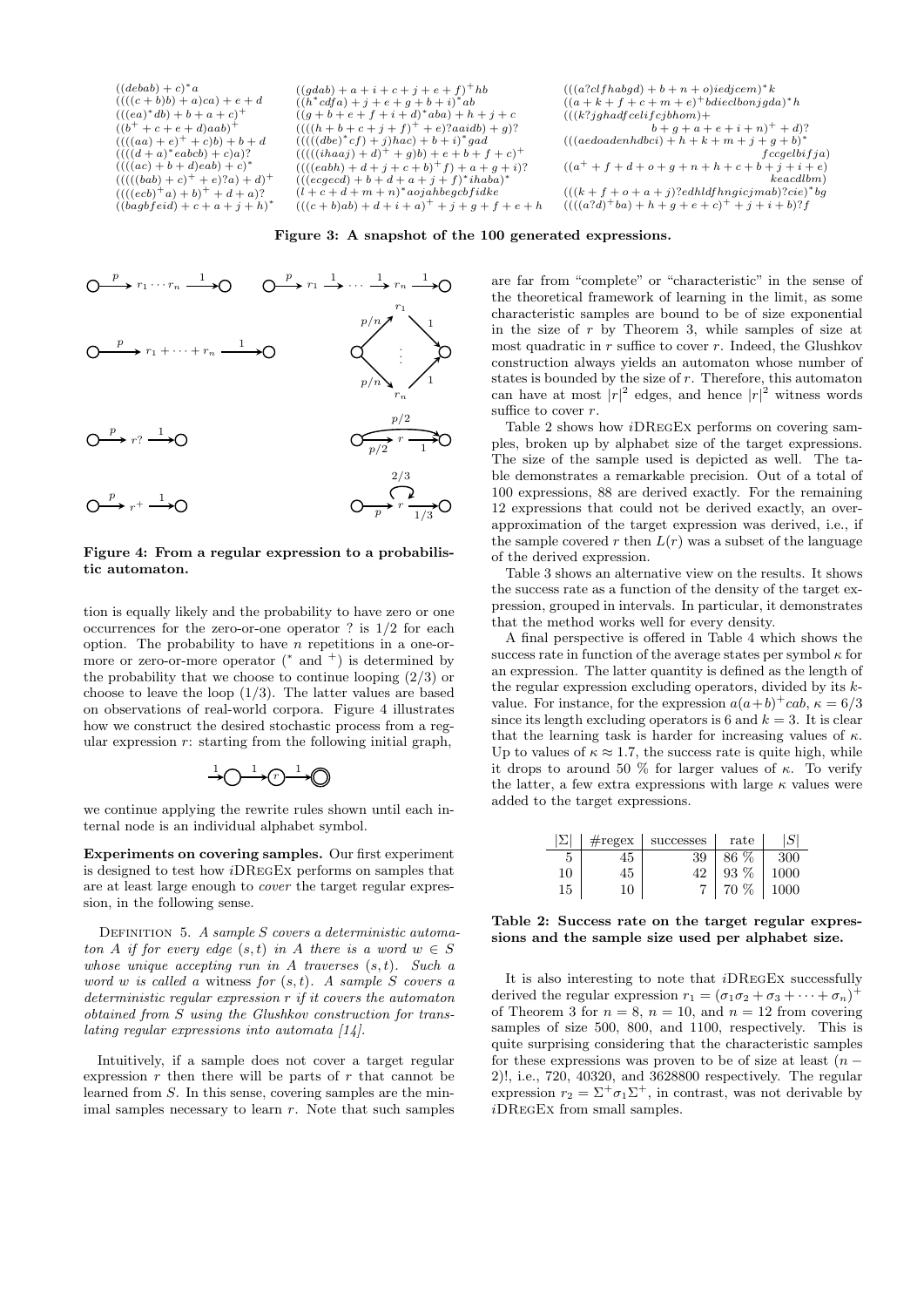| Density $(r)$ | $\#\text{regex}$ | successes | rate    |
|---------------|------------------|-----------|---------|
| [0.0, 0.2]    | 24               | 24        | $100\%$ |
| [0.2, 0.4]    | 22               | 18        | 82 %    |
| [0.4, 0.6]    | 20               | 18        | $90\%$  |
| [0.6, 0.8]    | 22               | 21        | $95\%$  |
|               | 12               | 16        | 83 %    |

Table 3: Success rate on the target regular expressions, grouped by expression density.

| $\kappa$   | $\#\text{regex}$ | successes | rate    |
|------------|------------------|-----------|---------|
| [1.2, 1.4] | 29               | 28        | $96\%$  |
| [1.4, 1.6] | 37               | 37        | $100\%$ |
| [1.6, 1.8] | 24               | 22        | $91\%$  |
| [1.8, 2.0] | 11               | 5         | $54\%$  |
| [2.0, 2.5] | 12               | 5         | 41 %    |
| [2.5, 3.0] | 18               | 12        | 66 %    |

Table 4: Success rate on the target regular expressions, grouped by  $\kappa$ , the average number of states per symbol.

Experiments on partially covering samples. Unfortunately, samples to learn regular expressions from are often smaller than one would prefer. In an extreme, but not uncommon case, the sample does not even entirely cover the target expression. In this section we therefore test how iDRegEx performs on such samples.

DEFINITION 6. The coverage of a target regular expression  $r$  by a sample  $S$  is defined as the fraction of transitions in the corresponding Glushkov automaton for r that have at least one witness in S.

Note that to successfully learn  $r$  from a partially covering sample, iDRegEx needs to "guess" the edges for which there is no witness in  $S$ . This guessing capability is built into KoaToKore in the form of repair rules [10]. Our experiments show that for target expressions with alphabet size  $|\Sigma| = 10$ , this is highly effective: even at a coverage of 70%, half the target expressions can still be learned correctly as Table 5 shows. This clearly illustrates that iDRegEx is robust with respect to the quality of the samples.

| coverage | successes    | rate    |
|----------|--------------|---------|
| 1.0      | 25           | $100\%$ |
| 0.9      | 16           | 64%     |
| 0.8      | 15           | $60\%$  |
| $0.7\,$  | 13           | $52\%$  |
| 0.6      | $\mathbf{0}$ | 0 %     |

#### Table 5: Success rate for 25 target expressions for  $|\Sigma| = 10$  for samples that provide partial coverage of the target expressions.

We also experimented with target expressions with alphabet size  $|\Sigma| = 5$ . In this case, the results are less promising as Table 6 illustrates. Only approximately 25% of the target regular expressions can be learned correctly given a partially covering sample. This is to be expected since the absolute amount of information missing for smaller regular expressions is larger than in the case of larger expressions.

| coverage | successes | rate    |
|----------|-----------|---------|
| $1.0\,$  | 12        | $100\%$ |
| 0.9      | 3         | 25 %    |
| 0.8      | 2         | $16\%$  |
| 0.7      |           | 8 %     |
| 0.6      |           | 8 %     |
| 0.5      |           |         |

Table 6: Success rate for 12 target expressions for  $|\Sigma| = 5$  with partially covering samples.

## 5.3 Comparison to XTRACT

The XTRACT algorithm of Garofalakis et al. [29] is a regular expression learning system focusing on deriving general regular expressions. Its precision on 1-OREs has already been tested in [10, Table 1 and 2], where it was outperformed by our earlier algorithm i1-ORE. As shown in Section 5.1 and Theorem 5, iDRegEx is conservative over i1-ORE, and therefore also outperforms XTRACT over these expressions.

The expressions derived by XTRACT on non-1-OREs of alphabet size  $|\Sigma| = 5$  with a sample of 300 words show an over-generalization to  $\Sigma^*$  whereas our algorithm derives the target regular expression flawlessly. For instance, for the target expression  $(bcda + a + b + e)^+$  xTRACT returns  $(a + b + c + d + e)^*$ .

# 6. CONCLUSIONS

We presented the algorithm  $i\text{DREGEx}$  for inferring deterministic regular expression from a sample of words. Motivated by regular expressions occurring in practice, we use a novel measure based on the number  $k$  of occurrences of the same alphabet symbol and derive expressions for increasing values of  $k$ . We demonstrated the remarkable effectiveness of iDRegEx on a large corpus of real-world and synthetic regular expressions of different densities.

Some questions need further attention. First, in our experiments, iDRegEx always derived the correct expression or a super-approximation of the target expression. It remains to investigate for which kind of input samples this behavior can be formally proved. Second, it would also be interesting to characterize precisely which classes of expressions can be learned with our method. Although the parameter  $\kappa$  explains this to some extend, we probably need more fine grained measures. A last and obvious goal for future work is to speed up the inference of the probabilistic automaton which forms the bottleneck of the proposed algorithm. A possibility is to use an industrial strength implementation of the Baum-Welsh algorithm as in [24] rather than a straightforward one or to explore different methods for learning probabilistic automata.

Although iDRegEx can be directly plugged in into the XSD inference engine iXSD of [12], it would be interesting to investigate how to extend these techniques to the more robust class of Relax NG schemas [20].

# 7. REFERENCES [1] Castor. www.castor.org.

- 
- [2] SUN Microsystems JAXB. java.sun.com/webservices/jaxb.
- 
- [3] P. Adriaans and P. Vitanyi. The power and perils of mdl, 2006.
- [4] H. Ahonen. Generating Grammars for structured documents using grammatical inference methods. Report